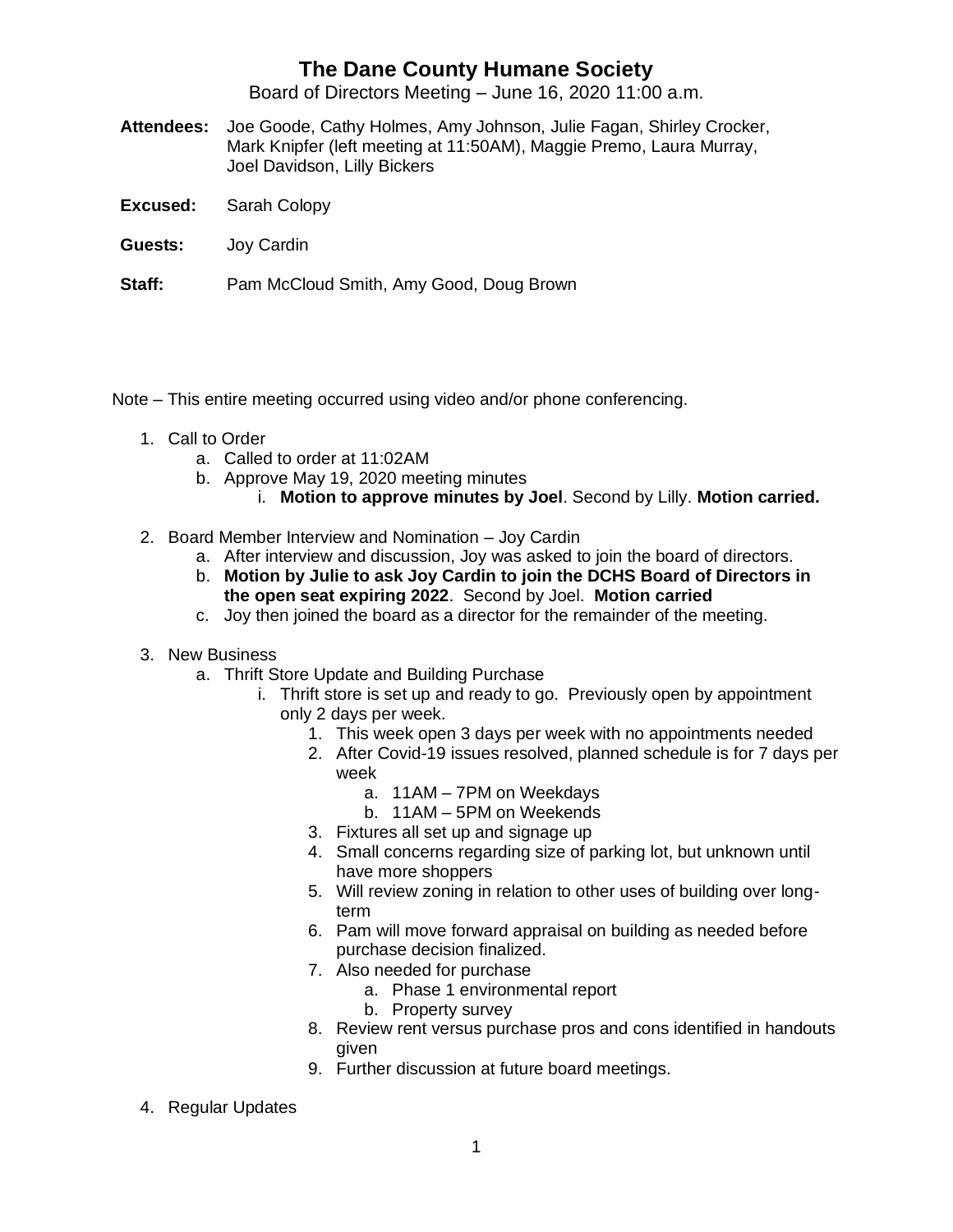## **The Dane County Humane Society**

Board of Directors Meeting – June 16, 2020 11:00 a.m.

- a. Executive Director Update Pam
	- i. Covid-19 update Dane Forward moving into Phase 2
		- 1. DCHS will be start again taking transfers
		- 2. Trial run today from Richland County
		- 3. Restarting volunteer program on a very small basis a. One volunteer per shift
	- ii. Social Justice
		- 1. HSUS presentation is being given to staff tomorrow.
- b. Development Amy Good
	- i. Development still going pretty well with on-line work
	- ii. Virtual Camp Pawprint started yesterday slow start
	- iii. DogtoberFest 2020 Cancelled
	- iv. Bark and Wine is the event of focus with virtual attendance
	- v. Working with Forward Dane requirements for next steps for events
- c. Financial Update
	- i. Reports will be sent shortly. Just finished.
	- ii. Revenue
		- 1. Under budget by over \$350,000
	- iii. Expenses
		- 1. Under budget by \$90,000
	- iv. New Income under budget by almost \$270,000
		- 1. Investments unrealized loss of \$\$240,000 as of end of May
- 5. New Business (continued)
	- b. Board Evaluations
		- i. Every year each board member asked to complete the following
			- 1. Board evaluation
			- 2. Self-evaluation
			- 3. Board member agreement
		- ii. *Please complete these and send to Cathy no later than 6/30/2020*.
- 6. Old Business
	- a. DCHS Position Statements
		- i. All updated DCHS Board Position Statements were sent out identifying all changes made.
			- **1. Motion by Maggie to approve the updated Position Statements as presented.** Second by Amy Johnson. **Motion carried.**
	- b. DCHS Policy Statements
		- i. All updated DCHS Board Policy Statements were sent out identifying all changes made.
			- 1. **Motion by Julie to approve the updated Policy Statements as presented.** Second by Joel. **Motion carried.**
- 7. Old Business
	- a. Board Member Recruiting
		- i. Amy Manthey